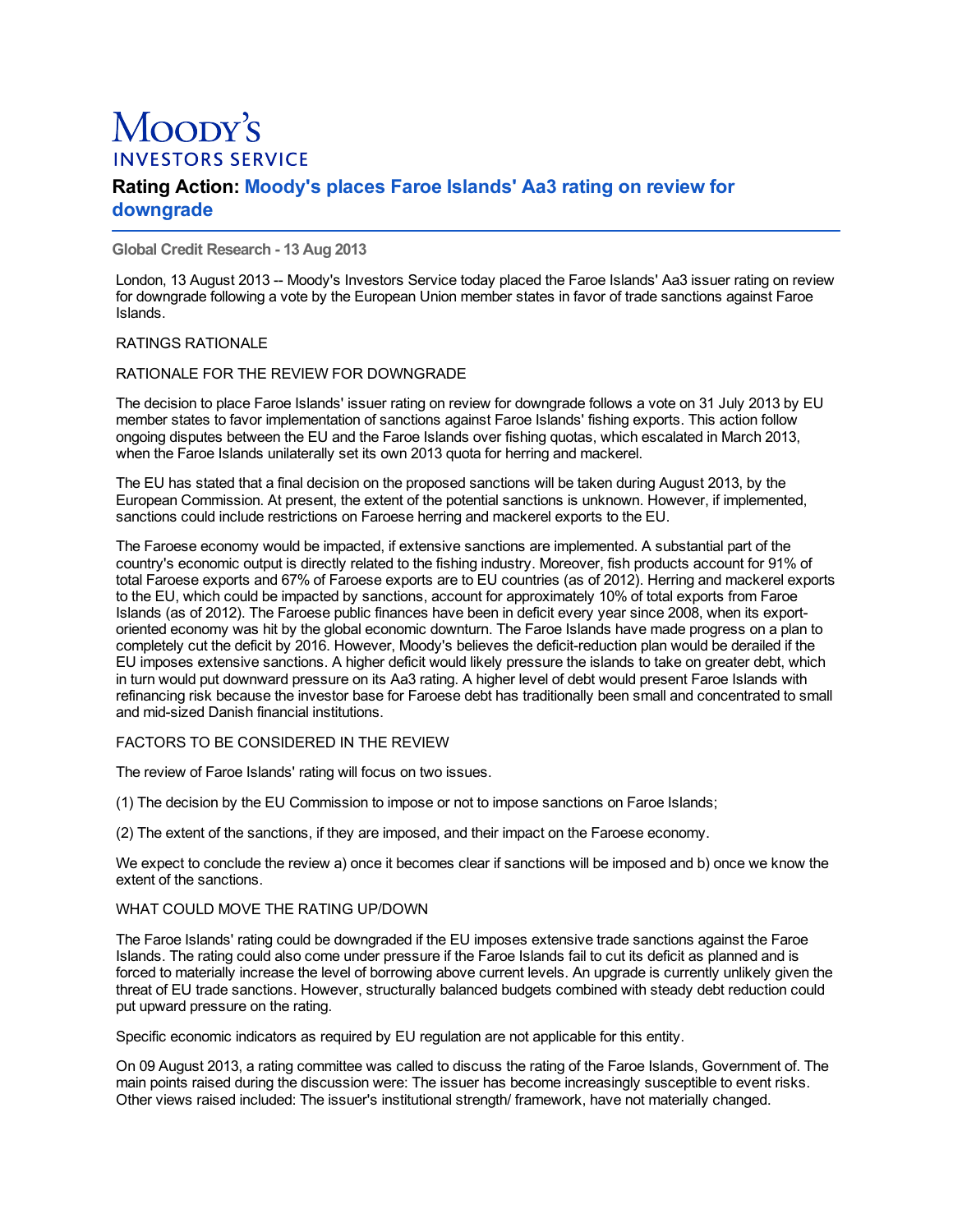The principal methodology used in this rating was Regional and Local Governments published in January 2013. Please see the Credit Policy page on www.moodys.com for a copy of this methodology.

The Faroe Islands is a self-governing autonomy within the Kingdom of Denmark. It is an archipelago of 18 islands located in the North Atlantic, with its closest neighbours being the United Kingdom and Iceland. The standard of living for its population of 48 thousands is high, but slightly lower than that of other Nordic countries.

The weighting of all rating factors is described in the methodology used in this rating action, if applicable.

#### REGULATORY DISCLOSURES

For ratings issued on a program, series or category/class of debt, this announcement provides certain regulatory disclosures in relation to each rating of a subsequently issued bond or note of the same series or category/class of debt or pursuant to a program for which the ratings are derived exclusively from existing ratings in accordance with Moody's rating practices. For ratings issued on a support provider, this announcement provides certain regulatory disclosures in relation to the rating action on the support provider and in relation to each particular rating action for securities that derive their credit ratings from the support provider's credit rating. For provisional ratings, this announcement provides certain regulatory disclosures in relation to the provisional rating assigned, and in relation to a definitive rating that may be assigned subsequent to the final issuance of the debt, in each case where the transaction structure and terms have not changed prior to the assignment of the definitive rating in a manner that would have affected the rating. For further information please see the ratings tab on the issuer/entity page for the respective issuer on www.moodys.com.

For any affected securities or rated entities receiving direct credit support from the primary entity(ies) of this rating action, and whose ratings may change as a result of this rating action, the associated regulatory disclosures will be those of the guarantor entity. Exceptions to this approach exist for the following disclosures, if applicable to jurisdiction: Ancillary Services, Disclosure to rated entity, Disclosure from rated entity.

Regulatory disclosures contained in this press release apply to the credit rating and, if applicable, the related rating outlook or rating review.

Please see www.moodys.com for any updates on changes to the lead rating analyst and to the Moody's legal entity that has issued the rating.

Please see the ratings tab on the issuer/entity page on www.moodys.com for additional regulatory disclosures for each credit rating.

Jan Skogberg Associate Analyst Sub-Sovereigns Group Moody's Investors Service Ltd. One Canada Square Canary Wharf London E14 5FA United Kingdom JOURNALISTS: 44 20 7772 5456 SUBSCRIBERS: 44 20 7772 5454

David M Rubinoff MD - Sub-Sovereigns Sub-Sovereigns Group JOURNALISTS: 44 20 7772 5456 SUBSCRIBERS: 44 20 7772 5454

Releasing Office: Moody's Investors Service Ltd. One Canada Square Canary Wharf London E14 5FA United Kingdom JOURNALISTS: 44 20 7772 5456 SUBSCRIBERS: 44 20 7772 5454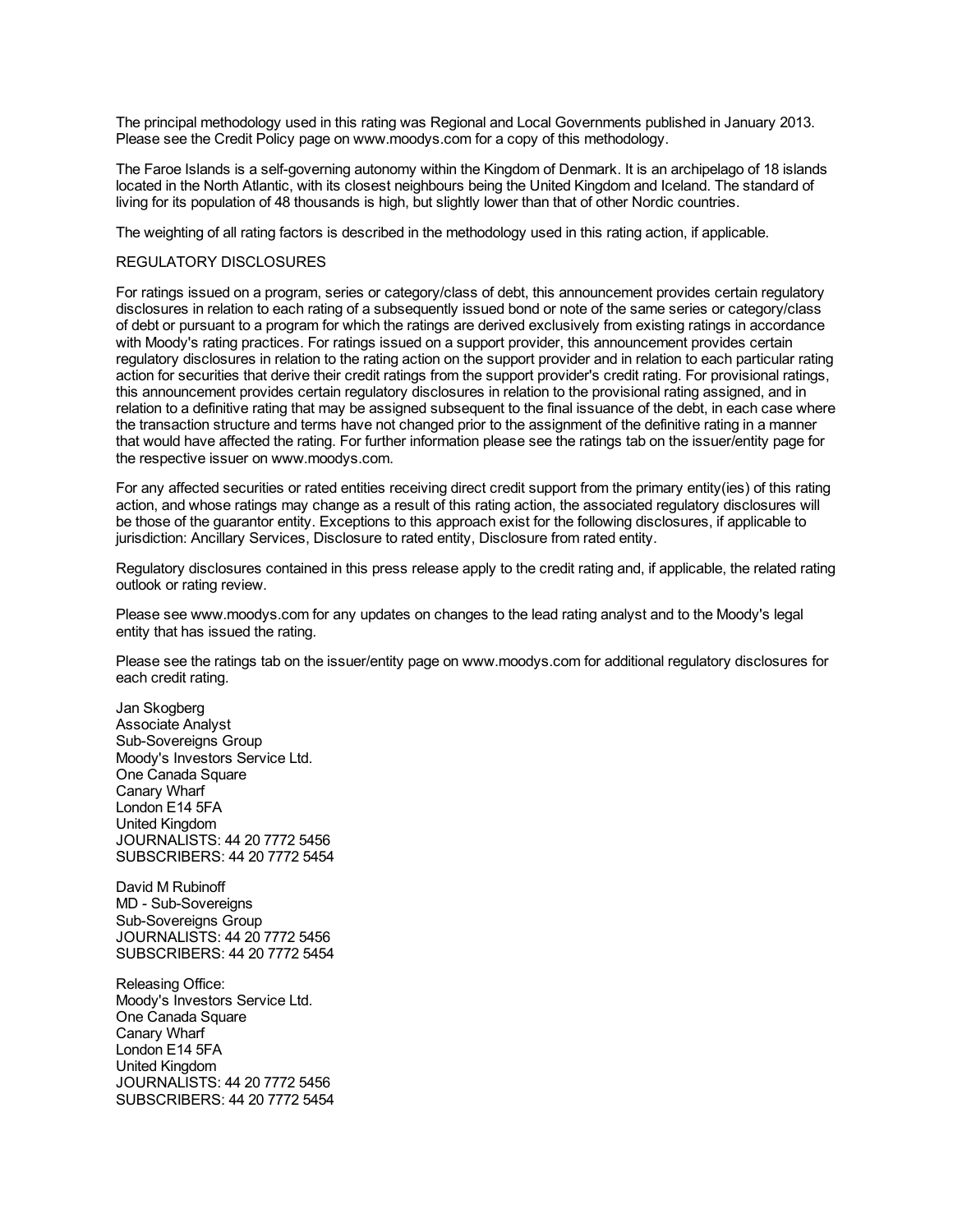## Moopy's **INVESTORS SERVICE**

© 2013 Moody's Investors Service, Inc. and/or its licensors and affiliates (collectively, "MOODY'S"). All rights reserved.

**CREDIT RATINGS ISSUED BY MOODY'S INVESTORS SERVICE, INC. ("MIS") AND ITS AFFILIATES ARE MOODY'S CURRENT OPINIONS OF THE RELATIVE FUTURE CREDIT RISK OF ENTITIES, CREDIT COMMITMENTS, OR DEBT OR DEBT-LIKE SECURITIES, AND CREDIT RATINGS AND RESEARCH PUBLICATIONS PUBLISHED BY MOODY'S ("MOODY'S PUBLICATIONS") MAY INCLUDE MOODY'S CURRENT OPINIONS OF THE RELATIVE FUTURE CREDIT RISK OF ENTITIES, CREDIT COMMITMENTS, OR DEBT OR DEBT-LIKE SECURITIES. MOODY'S DEFINES CREDIT RISK AS THE RISK THAT AN ENTITY MAY NOT MEET ITS CONTRACTUAL, FINANCIAL OBLIGATIONS AS THEY COME DUE AND ANY ESTIMATED FINANCIAL LOSS IN THE EVENT OF DEFAULT. CREDIT RATINGS DO NOT ADDRESS ANY OTHER RISK, INCLUDING BUT NOT LIMITED TO: LIQUIDITY RISK, MARKET VALUE RISK, OR PRICE VOLATILITY. CREDIT RATINGS AND MOODY'S OPINIONS INCLUDED IN MOODY'S PUBLICATIONS ARE NOT STATEMENTS OF CURRENT OR HISTORICAL FACT. CREDIT RATINGS AND MOODY'S PUBLICATIONS DO NOT CONSTITUTE OR PROVIDE INVESTMENT OR FINANCIAL ADVICE, AND CREDIT RATINGS AND MOODY'S PUBLICATIONS ARE NOT AND DO NOT PROVIDE RECOMMENDATIONS TO PURCHASE, SELL, OR HOLD PARTICULAR SECURITIES. NEITHER CREDIT RATINGS NOR MOODY'S PUBLICATIONS COMMENT ON THE SUITABILITY OF AN INVESTMENT FOR ANY PARTICULAR INVESTOR. MOODY'S ISSUES ITS CREDIT RATINGS AND PUBLISHES MOODY'S PUBLICATIONS WITH THE EXPECTATION AND UNDERSTANDING THAT EACH INVESTOR WILL MAKE ITS OWN STUDY AND EVALUATION OF EACH SECURITY THAT IS UNDER CONSIDERATION FOR PURCHASE, HOLDING, OR SALE.**

ALL INFORMATION CONTAINED HEREIN IS PROTECTED BY LAW, INCLUDING BUT NOT LIMITED TO, COPYRIGHT LAW, AND NONE OF SUCH INFORMATION MAY BE COPIED OR OTHERWISE REPRODUCED, REPACKAGED, FURTHER TRANSMITTED, TRANSFERRED, DISSEMINATED, REDISTRIBUTED OR RESOLD, OR STORED FOR SUBSEQUENT USE FOR ANY SUCH PURPOSE, IN WHOLE OR IN PART, IN ANY FORM OR MANNER OR BY ANY MEANS WHATSOEVER, BY ANY PERSON WITHOUT MOODY'S PRIOR WRITTEN CONSENT. All information contained herein is obtained by MOODY'S from sources believed by it to be accurate and reliable. Because of the possibility of human or mechanical error as well as other factors, however, all information contained herein is provided "AS IS" without warranty of any kind. MOODY'S adopts all necessary measures so that the information it uses in assigning a credit rating is of sufficient quality and from sources Moody's considers to be reliable, including, when appropriate, independent third-party sources. However, MOODY'S is not an auditor and cannot in every instance independently verify or validate information received in the rating process. Under no circumstances shall MOODY'S have any liability to any person or entity for (a) any loss or damage in whole or in part caused by, resulting from, or relating to, any error (negligent or otherwise) or other circumstance or contingency within or outside the control of MOODY'S or any of its directors, officers, employees or agents in connection with the procurement, collection, compilation, analysis, interpretation, communication, publication or delivery of any such information, or (b) any direct, indirect, special, consequential, compensatory or incidental damages whatsoever (including without limitation, lost profits), even if MOODY'S is advised in advance of the possibility of such damages, resulting from the use of or inability to use, any such information. The ratings, financial reporting analysis, projections, and other observations, if any, constituting part of the information contained herein are, and must be construed solely as, statements of opinion and not statements of fact or recommendations to purchase, sell or hold any securities. Each user of the information contained herein must make its own study and evaluation of each security it may consider purchasing, holding or selling. NO WARRANTY, EXPRESS OR IMPLIED, AS TO THE ACCURACY, TIMELINESS, COMPLETENESS, MERCHANTABILITY OR FITNESS FOR ANY PARTICULAR PURPOSE OF ANY SUCH